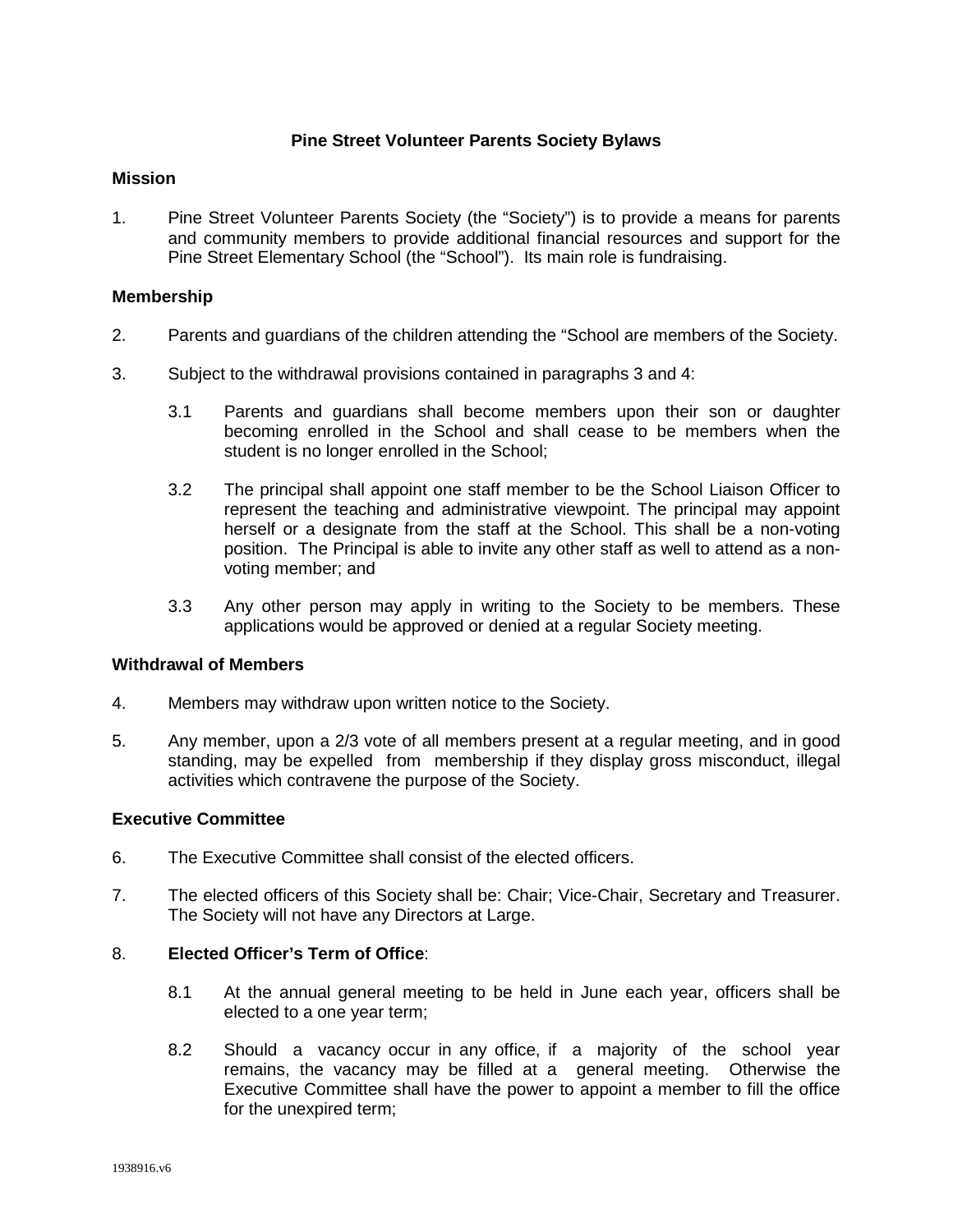8.3 Following due process, an Executive Member may be removed from his/her position by 2/3 vote of regularly attending members at a general or special meeting. Removal may take place after an Executive Member has displayed gross misconduct, illegal activities, or other activities which contravene the purpose of the Society.

## 9. **Duties of the Executive Committee**

- 9.1 Without limiting or restricting the generality of the powers conferred upon them, the Executive Committee shall have the power to carry on the business of the Society and shall:
	- a) conduct, manage and control the affairs and business of the Society;
	- b) have custody and control of funds of the Society. Expenditures not in excess of \$100.00 must have the approval of the Chair and expenditures in excess of \$100.00 must have the approval of the general membership; this does not include expenditures of a self-replenishing nature;
	- c) constitute and appoint committees, prescribe their functions and duties;
	- d) keep a record of the acts and proceedings of the Executive Committee and of the business of the Society, and present a full statement thereof at the annual meeting of the Society showing in detail the condition of the affairs and finances of the Society;
	- e) approve, authorize and direct execution of all necessary documents, make arrangements and commitments and negotiate therefore and do everything necessary to carry out the purposes of the association pursuant to these by-laws;
	- f) The Society may make and implement policies that the Society considers necessary to carry out its functions. The policies of the Society will be reviewed at the beginning of every new school year to decide if each policy will be implemented for the new school Executive Committee and their term;
	- g) School Society will communicate regularly with the Pine Street Volunteer Parents Council ("Council") to support their activities and to solicit support for Society activities;
	- h) Society can develop policy to promote a productive open and transparent relationship with the Council.
- 9.2 Each elected officer, at the end of his term, shall ensure that all relevant material is forwarded to the incoming Elected Officer.

#### 10. **Duties of the Elected Officers**

10.1 The Chair shall: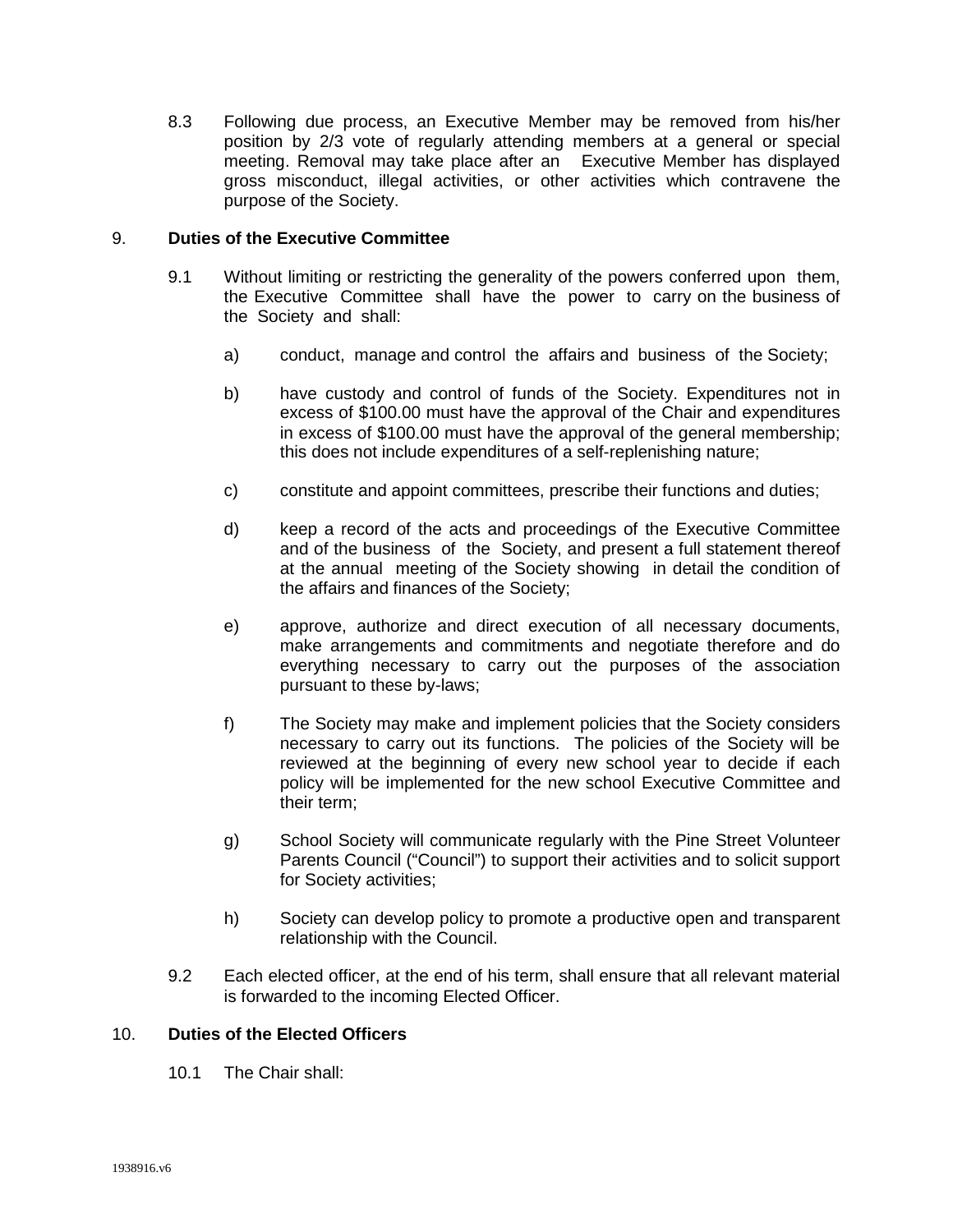- a) preside at all meetings of the Society and the Executive Committee;
- b) Administrate and co-ordinate efforts of the Society, call regular membership meetings and generally promote the Society in the community;
- c) perform other such duties as are normally incident to the office of Chair of such a Society; and
- d) distribute notices of other School Society events as required.
- 10.2 The Vice-Chair, in the absence or disability of the Chair; shall possess all the powers and perform all the duties of the office of Chair, and shall have powers and perform such duties as the Executive Committee shall prescribe.
- 10.3 The Secretary shall:
	- a) record and maintain the minutes of the meetings of the Executive Committee and of the Society;
	- b) deal with correspondence;
	- c) give, or cause to be given, notice of all special meetings and of the annual general meeting.
- 10.4 The Treasurer shall:
	- a) have custody and be responsible for all the monies of the Society;
	- b) keep complete and accurate records and accounts of the holdings of such monies;
	- c) see that all expenditures are duly authorized and are evidenced by proper receipts and vouchers;
	- d) maintain such bank accounts as may prove necessary;
	- e) pay for all materials and supplies of the Society; and
	- f) present a full, detailed account of receipts and disbursements to the Society whenever requested by the Society and prepare the financial statements for the annual report.

#### **Meetings**

- 11. There shall be a minimum of six general meetings of the Society held between September 1st and June 30th of each school year.
- 12. An annual general meeting shall be held on or before June 30 of each school year. At which time the annual reports shall be read and an election for the Executive Committee shall be held.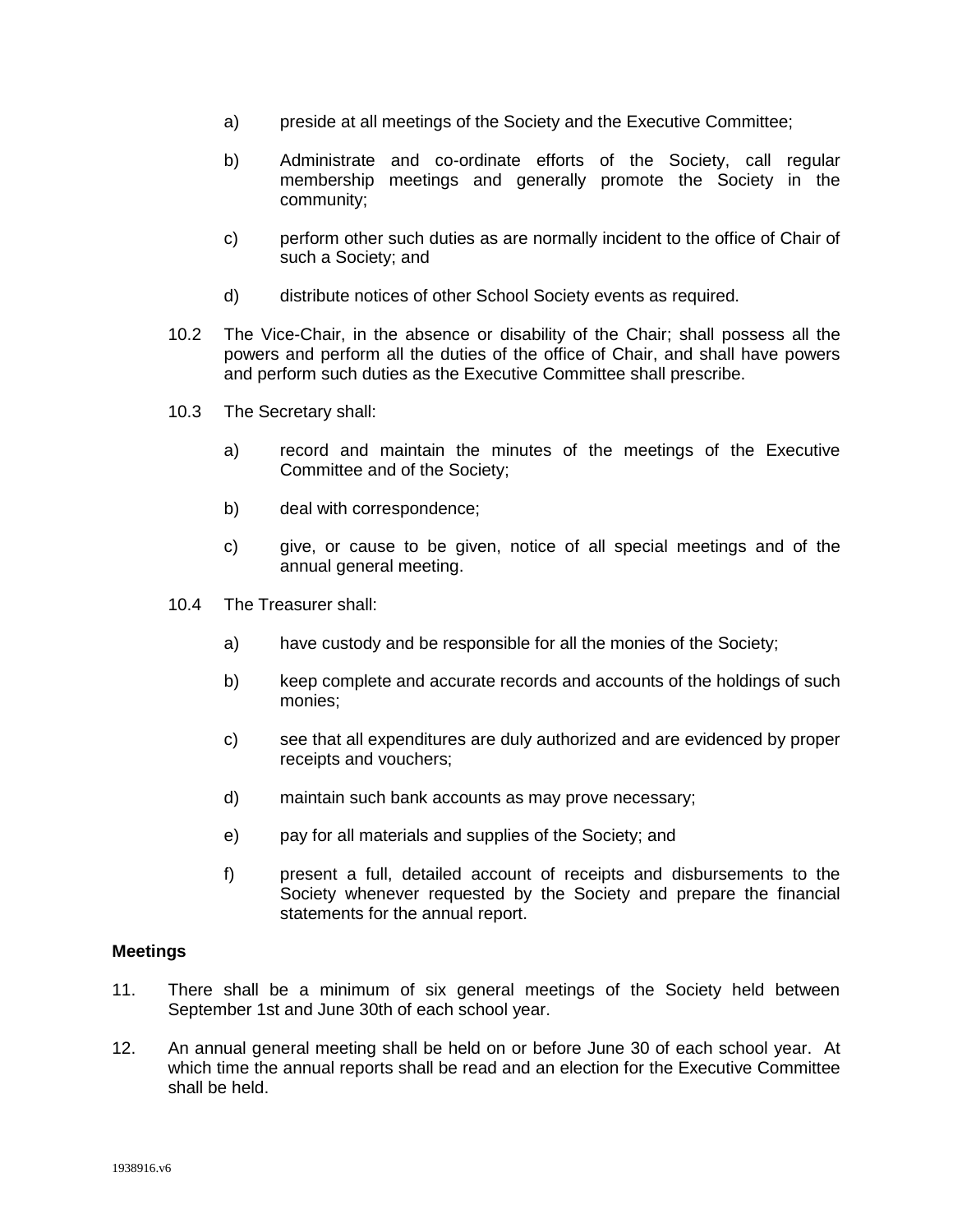- 13. A meeting of the Society may be called at any time by the Secretary upon the instructions of the Chair; members shall be notified by newsletter through the School, by telephone, by email, through the website or through other means deemed appropriate according to technology and best practices of the day, prior to the date of such meeting. A minimum of two different means of communication shall be used.
- 14. A special meeting shall be called by the Chair or Secretary upon receipt of a petition signed by 10 parents from the School. Members shall be notified by letter through the School, by telephone, by email, through the website or through other means deemed appropriate according to technology and best practises of the day, prior to the date of such meeting. A minimum of two different means of communication shall be used. 48 hours notice shall be given for all special meetings of the Society.
- 15. A quorum of an Executive Committee meeting shall consist of three members of the Executive Committee. A quorum for a regular meeting shall consist of a five voting members which includes the Executive Committee.
- 16. Unless otherwise provided, herein, all motions and resolutions put to a meeting shall be determined by a simple majority of the members who are in attendance and who are entitled to vote.
- 17. Voting shall be by way of a show of hands or as the Chair may direct.
- 18. The Chair of a meeting shall declare that a vote on a motion or resolution has been carried or lost. Any member present may call for a poll on any vote which shall be conducted by secret ballot.
- 19. A motion or resolution put to a meeting of the Executive Committee shall be decided by majority vote of the members present. The Chair shall vote in the event of a tie.

# **Minute books and Records**

- 20. The Executive Committee shall cause the minutes of all executive and general meetings to be entered in books designated for that purpose. Any such minutes, if signed by the Chair, shall be received as prima facie evidence of the matters stated in such minutes.
- 21. The books and records of the Society may be inspected by the members at any annual, general or special meeting of the Society or upon a member's request of the Chair.
- 22. After each meeting of the Executive Committee or general membership, the minutes of the same shall be shared with the members who attended the general meeting.
- 23. The Society will not keep or use a seal.

#### **Banking**

24. The Society may open an account at a duly chartered financial institution under the Bank Act or Credit Union Act. The Chair, Vice Chair, and Treasurer shall have signing authority on the Society's banking accounts. Cheques must be signed by two officers who have signing authority.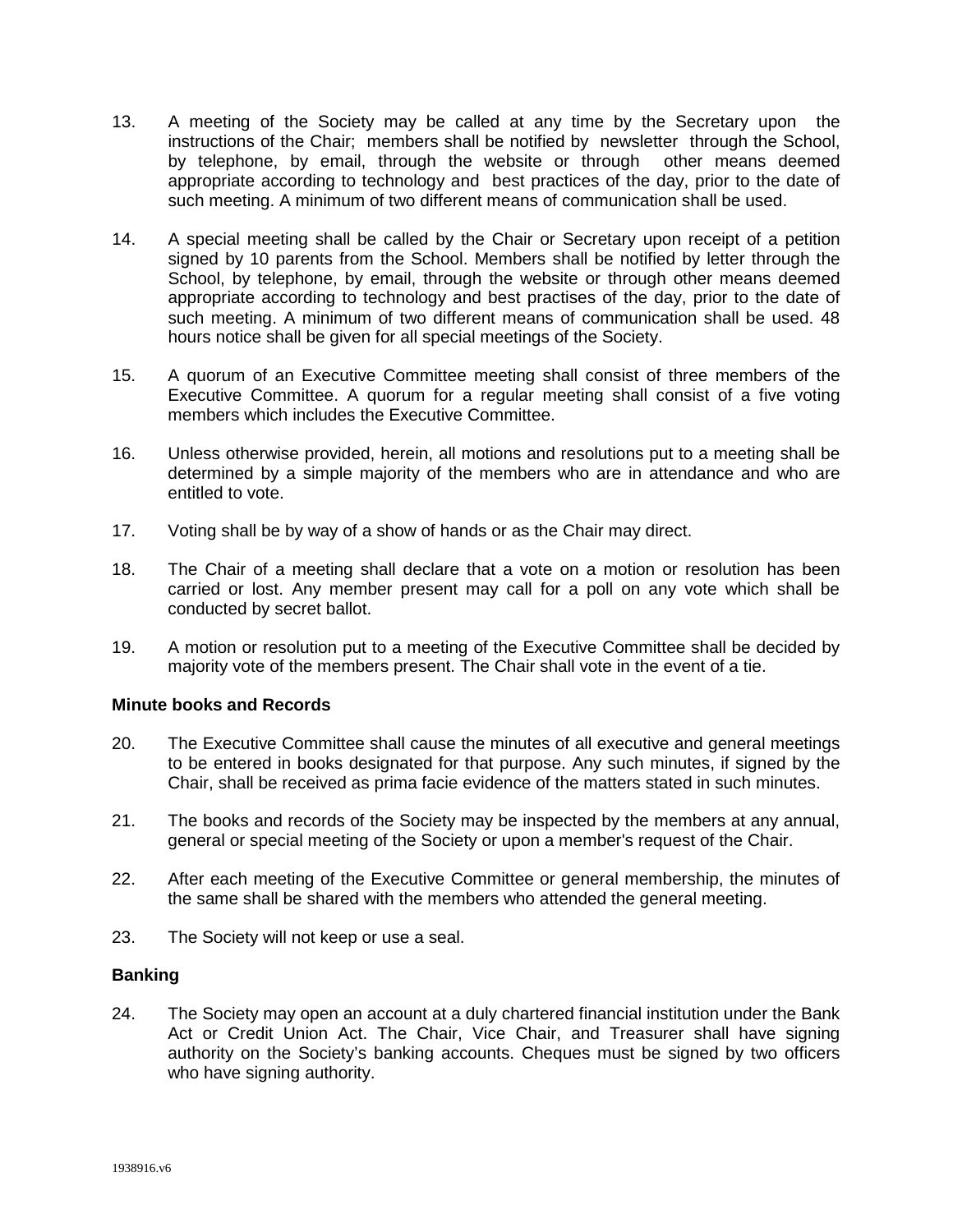25. The Society shall not have the power to borrow money from a duly chartered bank under the Bank Act or otherwise.

# **Audit**

26. The books of the Society shall be audited at the end of the school year and the audited financial statements shall be submitted to the next meeting. Audit of accounts shall be done by two non-signing members of the Society or by a Chartered Accountant. The fiscal year of the Society in each year shall be July 1 to June 30.

#### **Remuneration**

27. No officer or member of the Society shall receive any remuneration for his/her services.

#### **Amendment of By-Laws**

- 28. The by-laws may be rescinded, altered or added to by way of a special resolution passed by a majority of not less than 3/4 of such members entitled to vote as are present in person at a general meeting of which one month's notice as a special resolution has been given,
- 29. The Secretary shall endorse each amendment, revision, deletion or addition to the bylaws of the Society and shall file such amendment, revision, deletion or addition which the Registrar as required by the *Societies Act*.

#### **Execution of Documents**

- 30. Except as otherwise specifically provided, contracts, deeds, bills of exchange or other instruments and documents of the Society in writing requiring signature of the Society, shall be signed by the Chair, together with the Vice Chair, Secretary or Treasurer as required, and all such documents so signed shall be binding upon the Society. The Chair may appoint a designate as required.
- 31. In the event of dissolution of the Society, all its remaining assets, after payment of liabilities, shall be donated to the School.
	- a) The Society may be dissolved in the manner provided in Amendment of By-Laws.
	- b) At the meeting at which the dissolution of the Society is proposed, 3/4 of the votes cast shall be required to confirm such dissolution of the Society.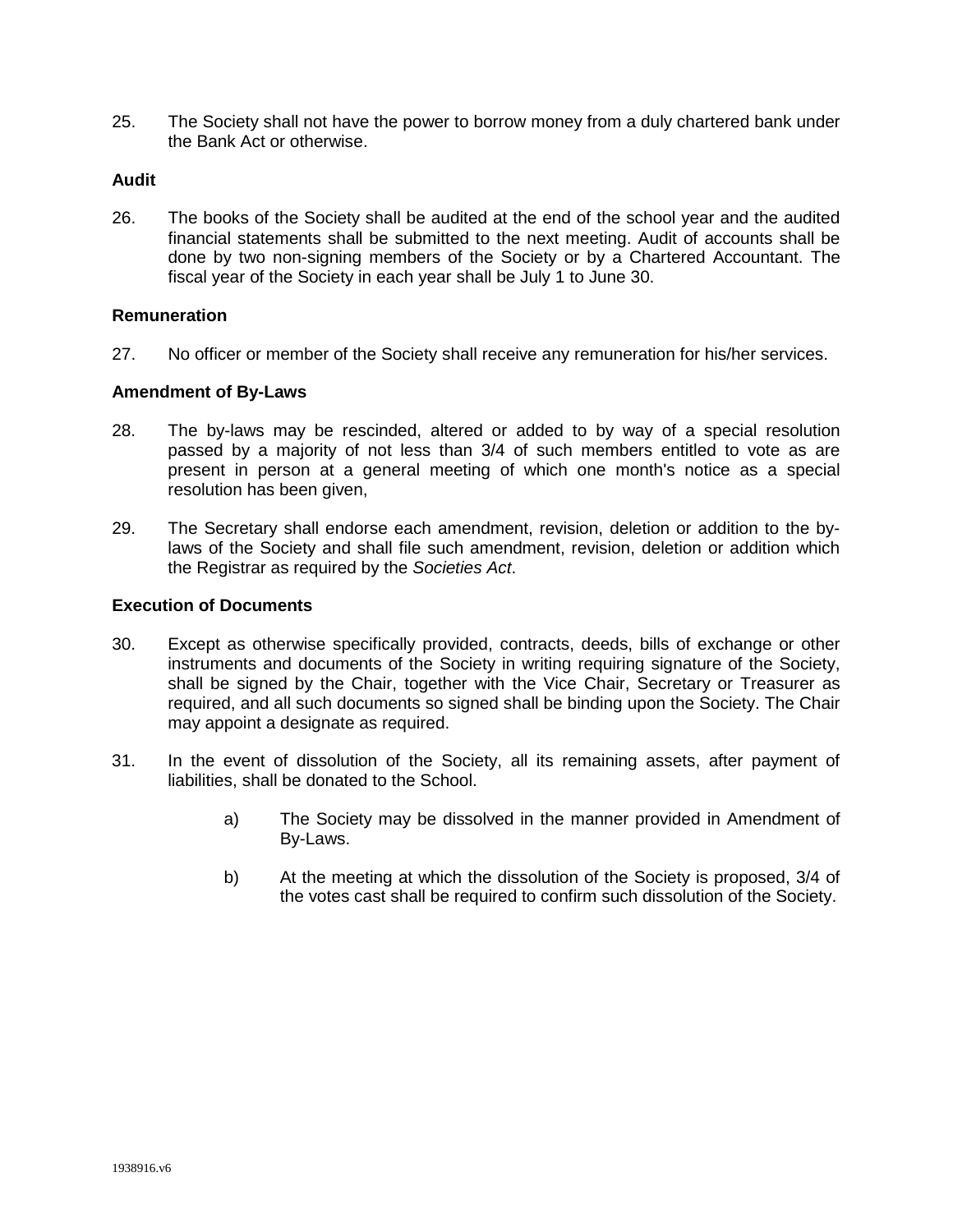# **Policies for Pine Street Volunteer Parents Society**

# **CODE OF ETHICS POLICY**

All Society members shall:

- 1. Abide by the legislation that governs them;
- 2. Be guided by the mission statements of the School and the Society;
- 3. Endeavour to be familiar with the School's policies and operating practices and act in accordance with them;
- 4. Practice the highest standards of honesty, accuracy, integrity and truth;
- 5. Recognize and respect the personal integrity of each member of the School community;
- 6. Declare any conflict of interest;
- 7. Encourage a positive atmosphere in which individual contributions are encouraged and valued;
- 8. Apply democratic principles;
- 9. Consider the best interests of all students;
- 10. Respect the confidential nature of some school business and respect limitations this may place on the operation of the Society;
- 11. Not disclose confidential information;
- 12. Limit discussions at Society meetings to matters of concern to the School community as a whole;
- 13. Use the appropriate communication channels when questions or concerns arise;
- 14. Promote high standards of ethical practice within the School community;
- 15. Accept accountability for decisions;
- 16. Not accept payment for Society activities.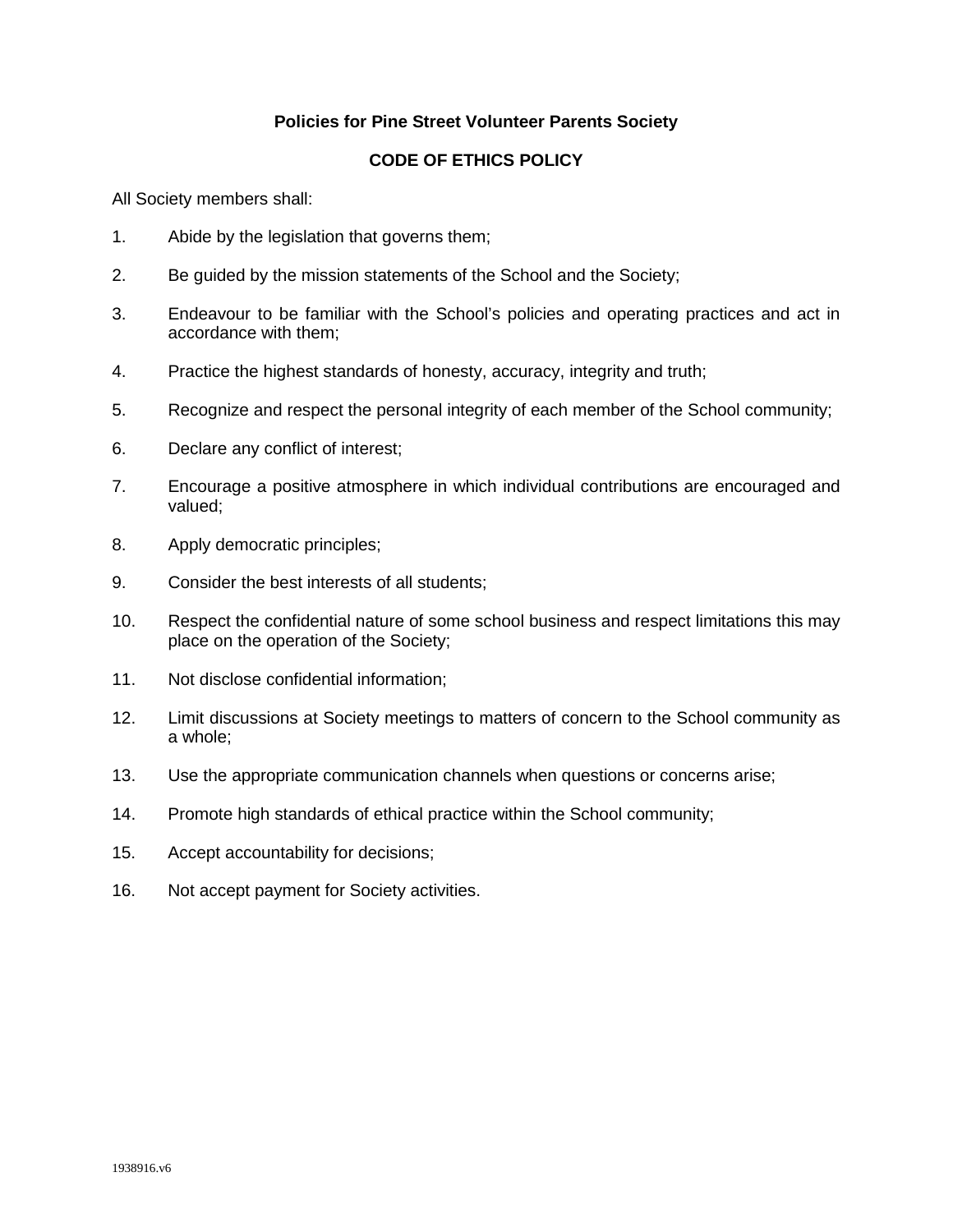# **PRIVACY POLICY**

- 1. The Society shall adhere to the Personal Information Protection Act ("PIPA").
- 2. The Society shall not share personal information for purposes other than those of the Society's business.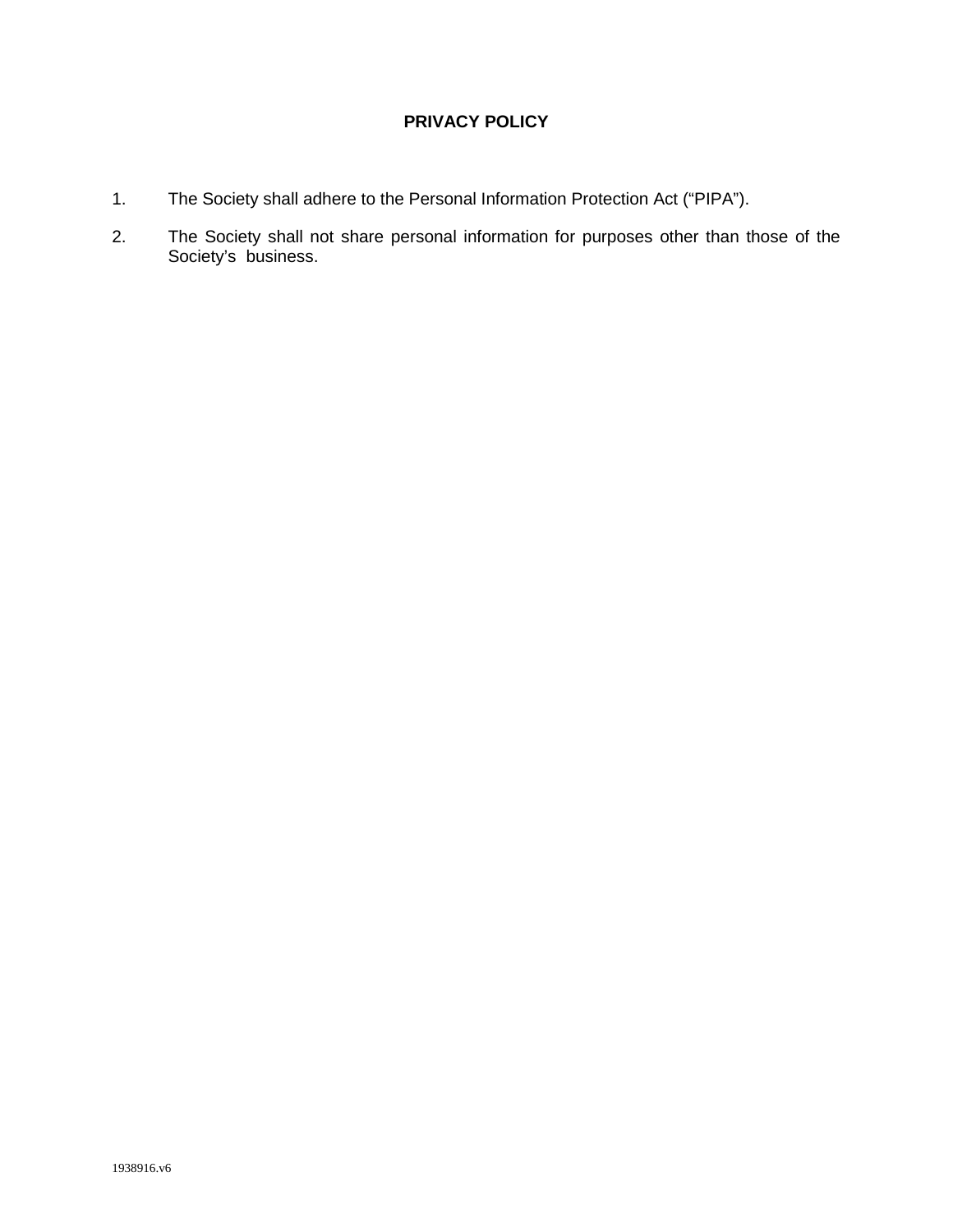# **SUBCOMMITTEE POLICY**

- 1. The Society may appoint committees that consist of a committee Lead, members and/or School community members.
- 2. The Executive Committee for the Society shall do the following:
	- a) Determine the specific task and clearly describe the terms of reference for each committee established;
	- b) Determine a committee lead and/or others to carry out the task;
	- c) Ensure opportunities exist for clear and open communication between the committee established and the Executive Committee.
- 3. The Committee Lead shall do the following:
	- a) Organize a committee with other members as needed to carry out the task;
	- b) The committee shall meet outside of the general Society meetings to complete their assigned task;
	- c) Submit a detailed plan and budget to the Society for approval, if necessary and submit a reconciliation to the Treasurer upon the conclusion of the event or fundraiser;
	- d) All communications to the School community must be submitted and approved by the Executive Committee and School Administration prior to being sent;
	- e) Work within the approved budget to complete the task (if more money is required to complete the task, a request for approval must be submitted to the Executive Committee and voted on at the next general meeting of the Society);
	- f) Provide a progress update and final report either in person at the general meeting of the Society or via a member of the Executive Committee;
	- g) All major changes to an event need to be presented and approved by the Society members before changes are made. If changes are required after the event is approved by the Society and cannot be addressed at the next meeting of the Society, the Subcommittee Lead is to contact the Executive Committee and a decision made by the Executive Committee if a meeting should be called to address the changes requested by the Subcommittee Lead;
	- h) If the Subcommittee Lead has volunteered to lead a committee and unable to fulfill the duty, it is requested that they look for a replacement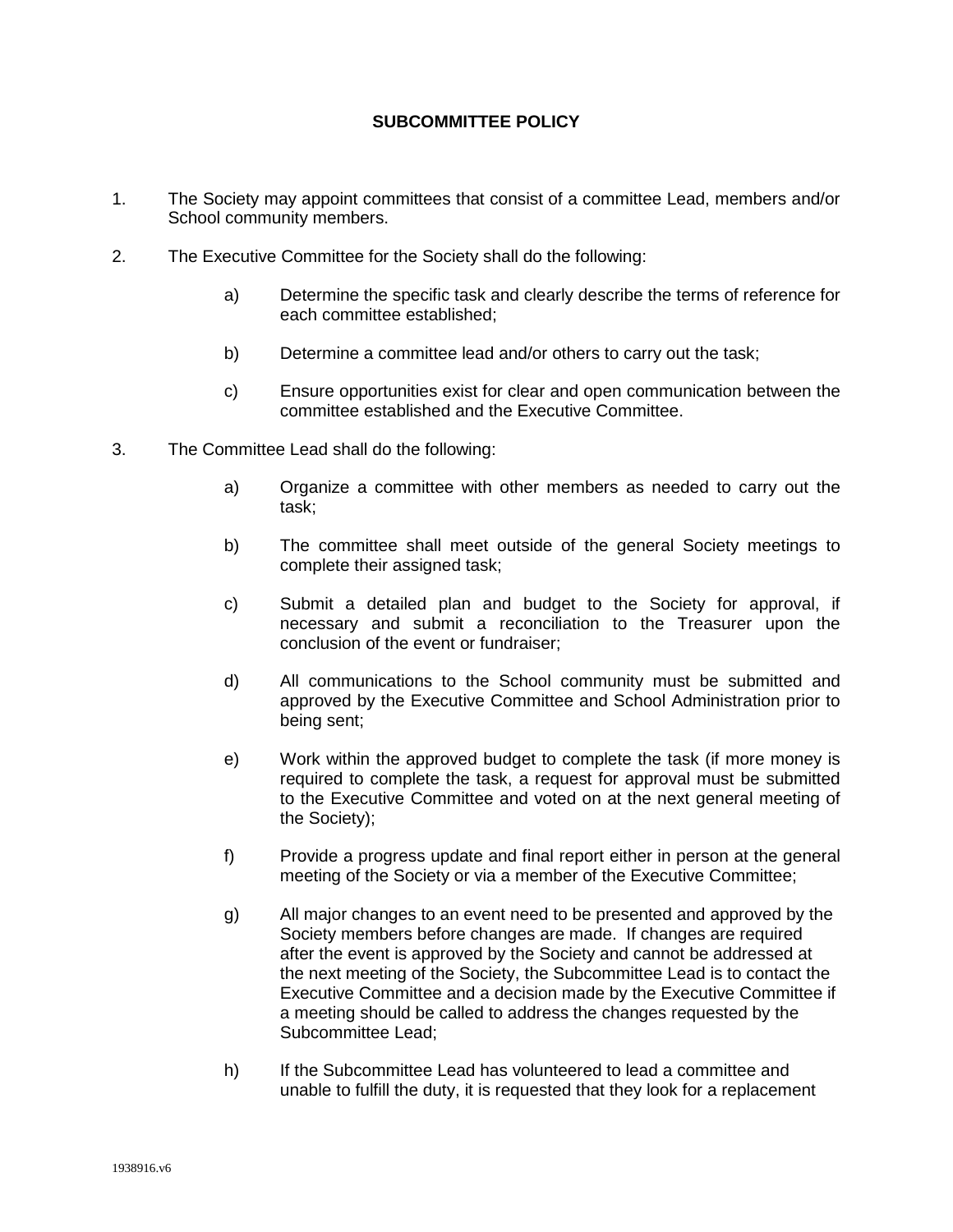from their committee. If no replacement can be found, to inform the Executive Committee to call for a replacement at the next meeting of the Society;

- i) Submit receipts to the Treasurer of the Society for approval and reimbursement with the event name and the name of the person to be reimbursed. All receipts must be submitted no later than 2 weeks after the event for reimbursement;
- j) If funds are required in advance of an event, the Committee Lead shall make a request of the Executive Committee for approval. If approved, the Committee Lead shall complete and sign the Petty Cash Advance<br>Acknowledgement Form. A sample Petty Cash Advance Petty Cash Advance Acknowledgment Form is attached to this policy.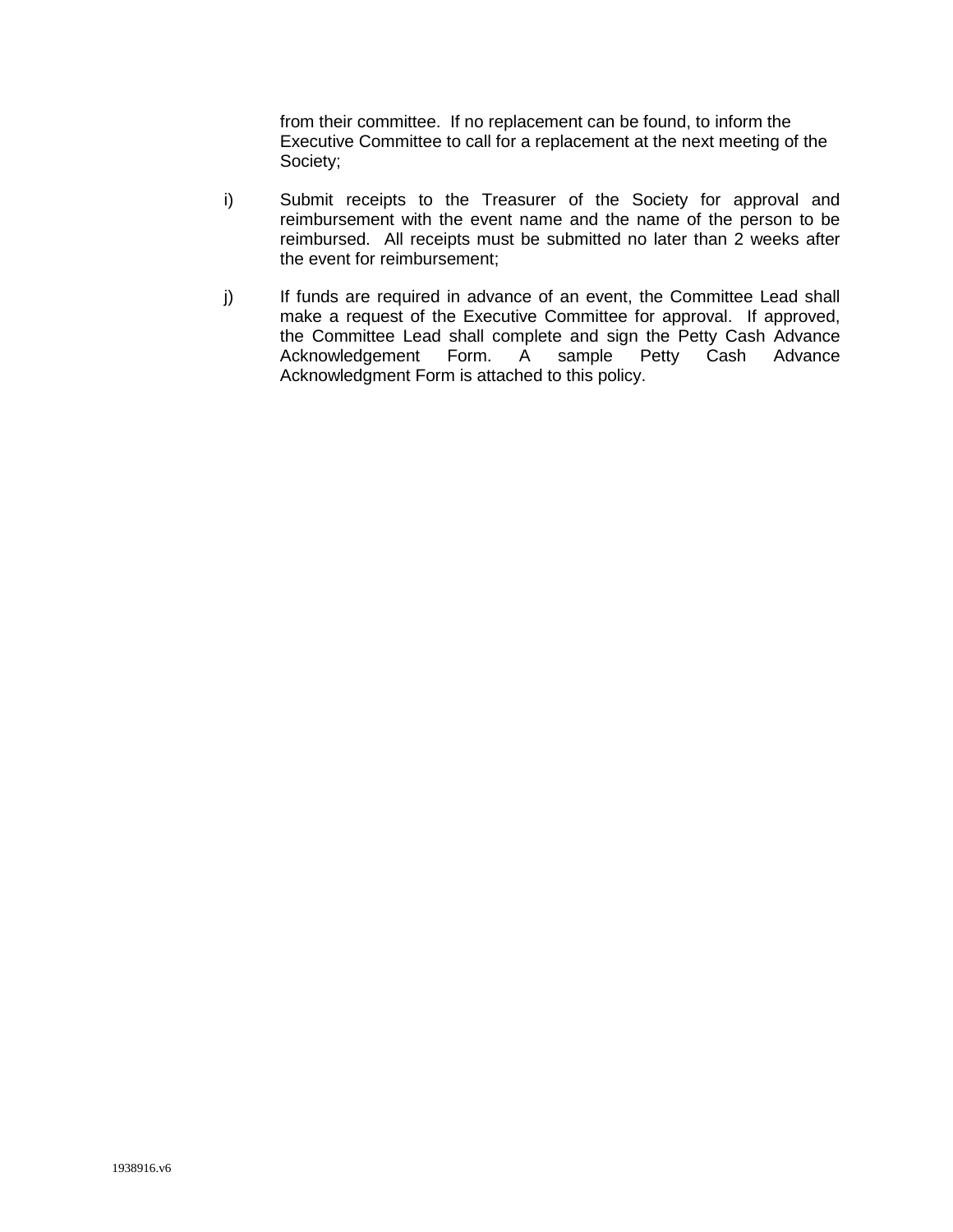# **Pine Street Volunteer Parents Society**

Petty Cash Advance Acknowledgment

|    | acknowledge that I have received a petty cash advance |                                  |          |    |
|----|-------------------------------------------------------|----------------------------------|----------|----|
| 0f | for                                                   | the                              | purposes | οf |
|    |                                                       | for the $201 - 201$ School Year. |          |    |

\_\_\_\_\_\_\_\_\_\_\_\_\_\_\_\_\_\_\_\_\_\_\_\_\_\_\_\_\_\_ \_\_\_\_\_\_\_\_\_\_\_\_\_\_\_\_\_\_\_\_\_\_\_\_\_\_\_\_\_\_ Signature Date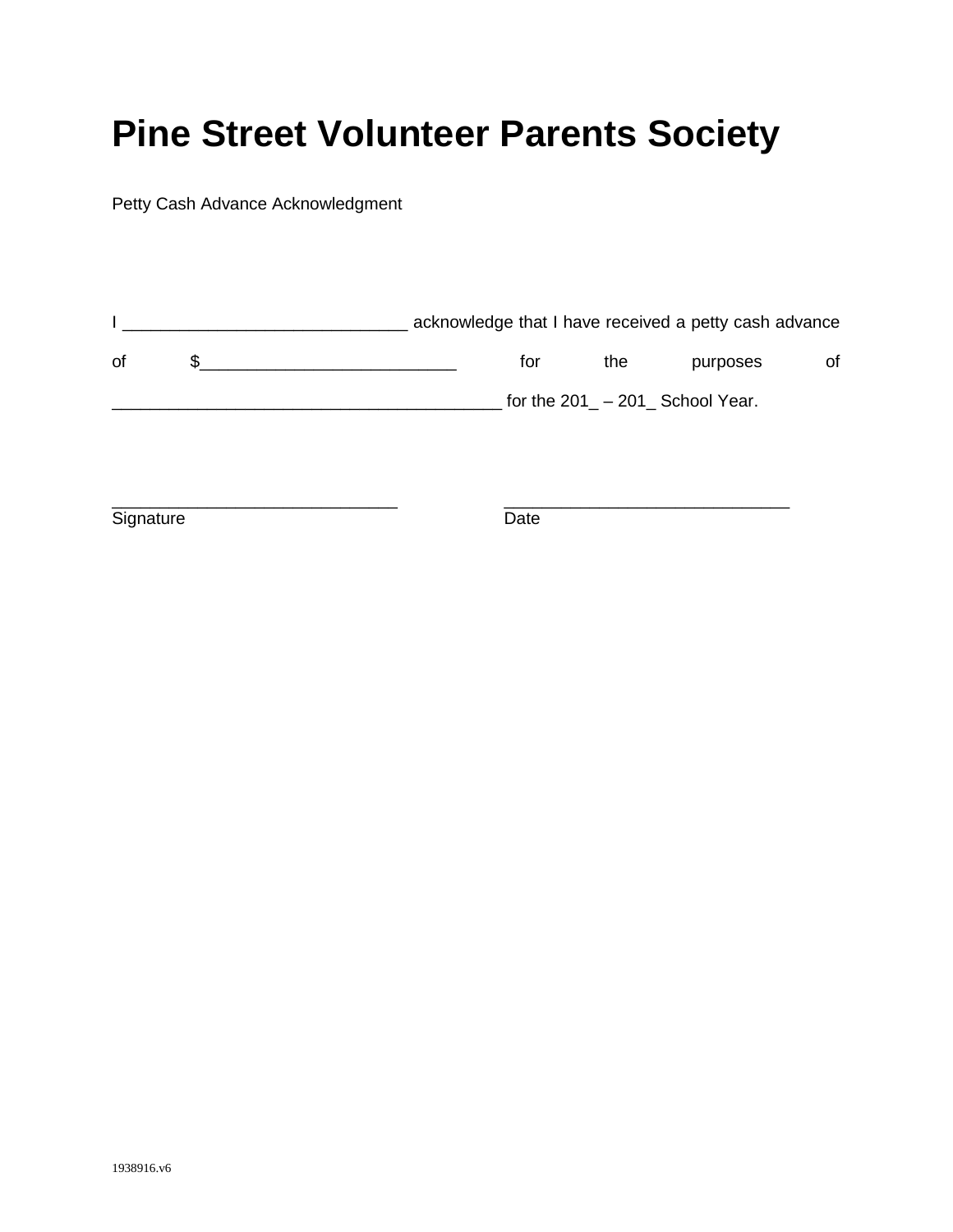# **COMMUNICATION PROTOCOL POLICY**

# **Pine Street School Parent Council & Society Communication Protocol**

## **Preamble**

Though they are two separate legal entities, Pine Street School Parent Council (the "Council") and Pine Street Volunteer Parents Society (the "Society") often work in unison and as such, both follow the same Communication Protocol.

The Elk Island Public Schools (EIPS) Communication Protocol for Schools is the basis for the Council/Society specific Protocol and serves as a reference attached to this document. Where this protocol adopts content directly from the EIPS protocol, that content is shown in *italics*.

## **Communication Channels**

Council and Society seek to communicate in many different ways so as to meet the needs of most parents/guardians. *Generally, the more issues-driven and/or detailed the information is, the more direct the communication channel chosen should be.* 

Communication channels include:

- *Face to face communication*: Council and Society meetings, events (both formal and informal)
- *Telephone conversations*
- *Hard copy, written communication*: letters sent home
- *Electronic Communications*: email, electronic newsletters, websites, social media

Council and Society maintain a separate email distribution list from the school. Parents are invited to join and are at liberty at any time to withdraw consent, at which point they will be removed from this list. Council and Society will use this email list to send out meeting minutes and agendas, along with other information as deemed appropriate.

Council and Society have an email address: [pinestreetsvp@gmail.com,](mailto:pinestreetsvp@gmail.com) which is used to send out information to our email distribution list. It is also a way for others to contact us with questions, ideas or concerns.

In partnership with the school, Council and Society have a page on the school website (www.pinestreet.ca). The Principal, Vice Principal or designate, will post meeting minutes to this page, beginning with the DRAFT minutes and followed by the APPROVED version after the Council/Society approves them. In addition, we will post general information about the two groups on this page, along with, names of the Executive Committee and meeting dates for the year. The Principal, Vice Principal or designate, updates the information, with input from the Executive.

# **Being Respectful in All Forms of Communication**

*Regardless of the communication channel used or the people involved, all communication should adhere to Board Policy 19, Respectful Working and Learning Environments*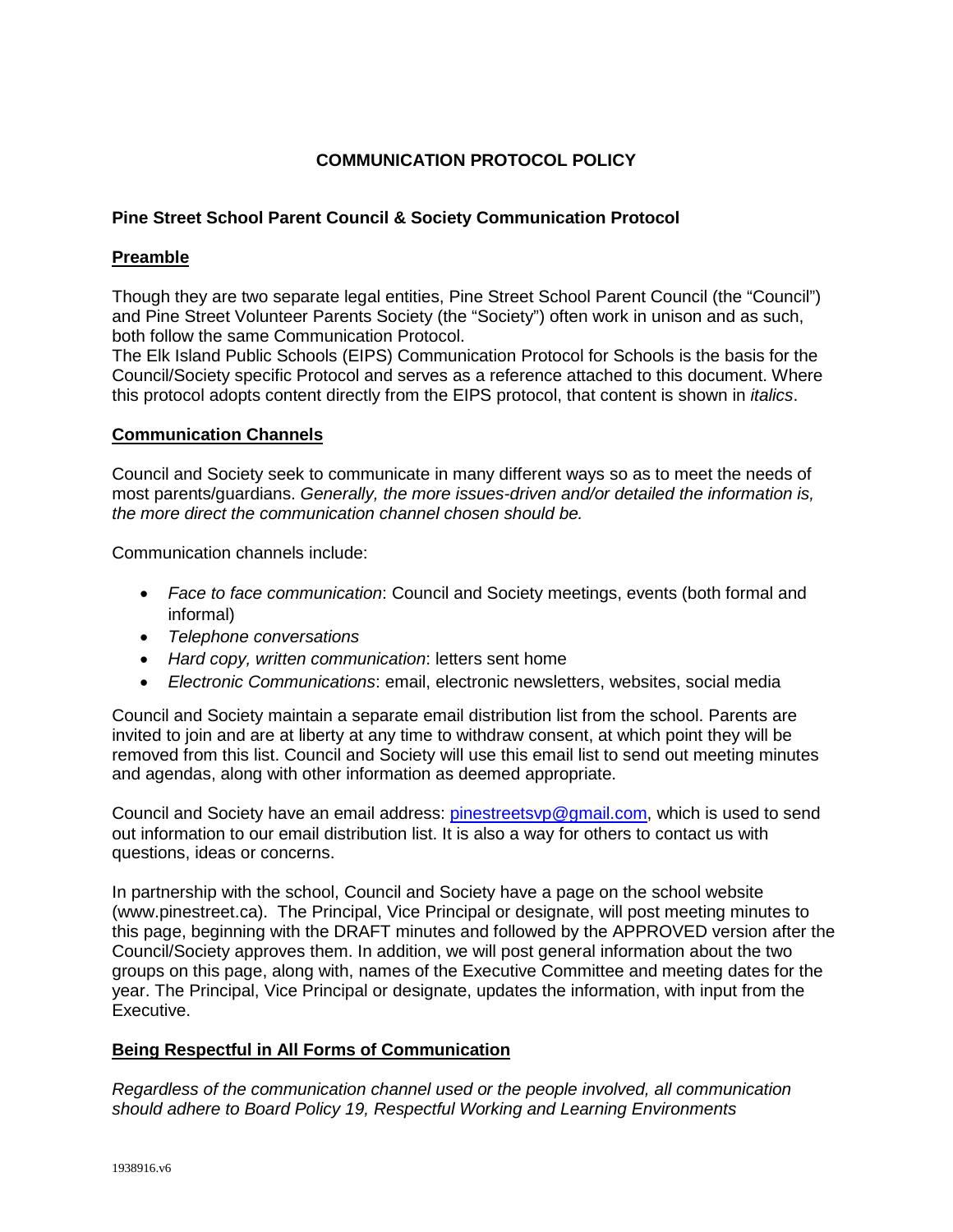*(http://www.eips.ca/policies/535) and Administrative Procedure 490, Respectful Working and Learning Environments (http://www.eips.ca/procedures/490). Everyone has the right to be treated with respect, whether it's in a face-to-face meeting, in a telephone conversation, or through email.* Both of these documents are attached hereto.

Council/Society will address all respectfully brought forward inquiries or concerns.

# **Addressing Concerns**

If Parents/Guardians have concerns, they are encouraged to address the appropriate person directly. If contact information is not available, email [pinestreetsvp@gmail.com](mailto:WestboroParents@gmail.com) and we will forward it. General questions or concerns can be addressed to this email as well and we will respond or try to set up a face-to-face meeting to discuss. Those with concerns are encouraged to try to address any issues directly with the appropriate party; they are welcome to address the concern at a meeting as long as it is done respectfully.

## **Response Time Frames**

Council and Society will endeavor to respond promptly and within reason to all inquiries and concerns. Please be mindful, however, that our members are all volunteers and at times have other pressing commitments as well. If not able to respond, they will endeavor to at a minimum acknowledge the inquiry/concern and either indicate when they will be able to respond, or to ask another person to take over the response.

#### **Referenced Addendum Documents**

EIPS Communication Protocol for Schools

Board Policy 19, Respectful Working and Learning Environments

Administrative Procedure 490, Respectful Working and Learning Environments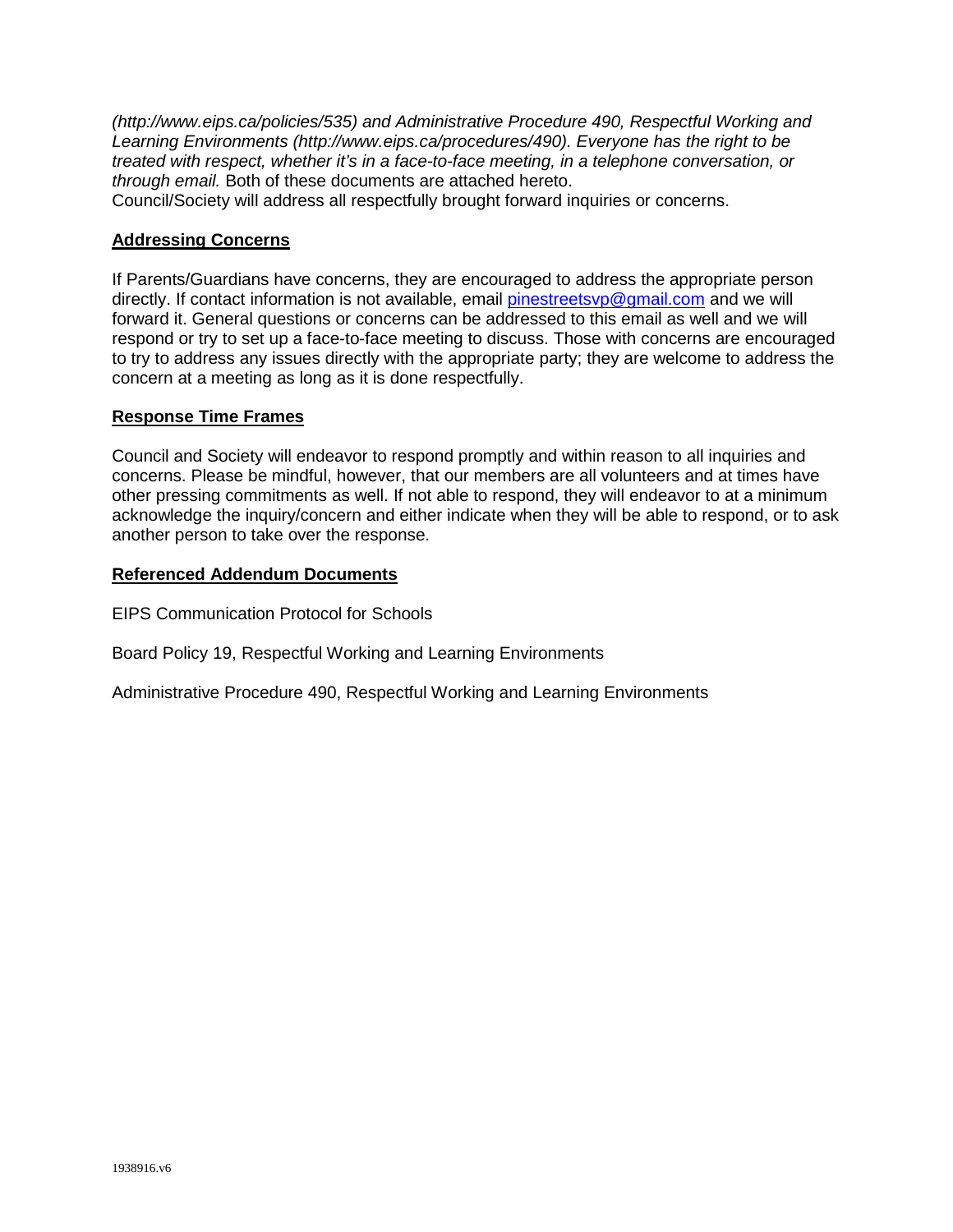# **SOCIETY POLICY ON NSF CHEQUES**

## **Purpose**

1. To communicate to the Society's policy regarding the handling of NSF cheques to all members of the School members and the School community.

# **Policy**

- 2. The Society currently offers several options for payment for various fundraisers organized by the Society.
	- a) Paypal;
	- b) Credit card via our automated, online registration system;
	- c) Email money transfer;
	- d) Cash; or
	- e) Cheque
- 3. If the Society receives notice from the bank of a NSF cheque, the following apply:
	- a) Full payment of outstanding fees are immediately owing;
	- b) An additional charge of \$20.00 will be added to the payment amount.
- 4. The Treasurer of the Society shall contact the individuals directly about any NSF fees.